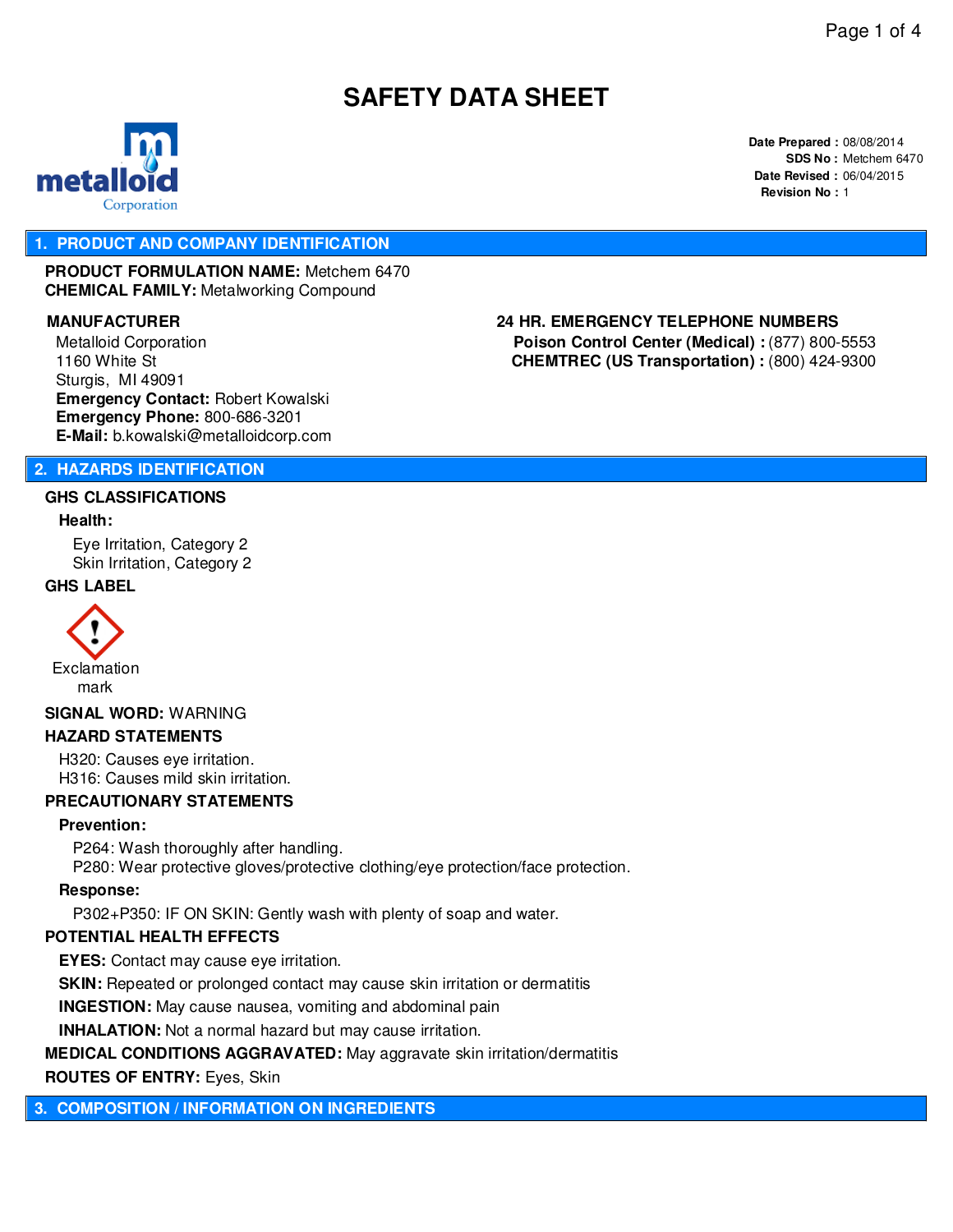| hemical Name          | $\%$<br>Vol. % | <b>CAC</b><br>JAJ |
|-----------------------|----------------|-------------------|
| 2, 2', 2"-nitrilotris | 2.4            | $102 - 7$         |
| Ethanol, 2,           | $1.8 - 7$      | 71-61             |

## **4. FIRST AID MEASURES**

**EYES:** Flush immediately with cool, clean water for at least 15 minutes. If irritation persists, contact a physician

**SKIN:** Wash with soap and water. Get medical attention if irritation develops or persists.

**INGESTION:** If large quantities are ingested, contact a physician

**INHALATION:** Move person to fresh air; if effects occur, consult a physician.

**NOTES TO PHYSICIAN:** Based on the individual reactions of the patient, the physician's judgement should be used to control symptoms and clinical condition.

### **5. FIRE FIGHTING MEASURES**

**EXTINGUISHING MEDIA:** Carbon dioxide, dry chemical, foam

**HAZARDOUS COMBUSTION PRODUCTS:** Can include carbon oxides, sulfur oxides

**FIRE FIGHTING PROCEDURES:** Use water spray to cool containers exposed to flames. Fire fighting personnel should wear respiratory protection.

#### **6. ACCIDENTAL RELEASE MEASURES**

**SMALL SPILL:** Absorb with an inert material and place in an appropriate waste disposal container.

LARGE SPILL: Treat like an oil spill. Stop spill at the source. Dike area of spill to prevent spreading. Pump liquid into salvage container. Recover product if possible. Remaining liquid can be taken up with absorbent material and placed into appropriate containers.

#### **7. HANDLING AND STORAGE**

**GENERAL PROCEDURES:** Keep container closed when not in use

**HANDLING:** Avoid contact with eyes. Avoid prolonged or repeated skin contact with the concentrate. Wash thoroughly after handling. Do not swallow. Do not transfer to an unlabeled container.

#### **8. EXPOSURE CONTROLS / PERSONAL PROTECTION**

**ENGINEERING CONTROLS:** General room ventilation should be sufficient. If mists are present, provide adequate ventilation to control level below PEL.

#### **PERSONAL PROTECTIVE EQUIPMENT**

**EYES AND FACE:** Safety glasses or splash goggles when eye contact may occur.

**SKIN:** Oil resistant gloves recommended.

**RESPIRATORY:** Not normally needed. If significant mists, vapors or aerosols are generated an approved respirator is recommended.

**WORK HYGIENIC PRACTICES:** Use good hygiene. Do not consume or store food in the work area. Wash hands before smoking or eating.

**OTHER USE PRECAUTIONS:** If there is a likelihood of splashing, an oil resistant apron should be worn to prevent clothing contamination. If clothing is contaminated, remove clothing and thoroughly wash the affected area. Launder contaminated clothing before reuse. Keep an eyewash fountain available. Keep a safety shower available.

### **9. PHYSICAL AND CHEMICAL PROPERTIES**

**ODOR:** Characteristic **APPEARANCE:** Liquid **COLOR:** Clear Amber **FLASH POINT AND METHOD:** > (350°F) Closed Cup **BOILING POINT:** > (360°F) **SOLUBILITY IN WATER:** Complete **SPECIFIC GRAVITY:** 0.97 at (70°F)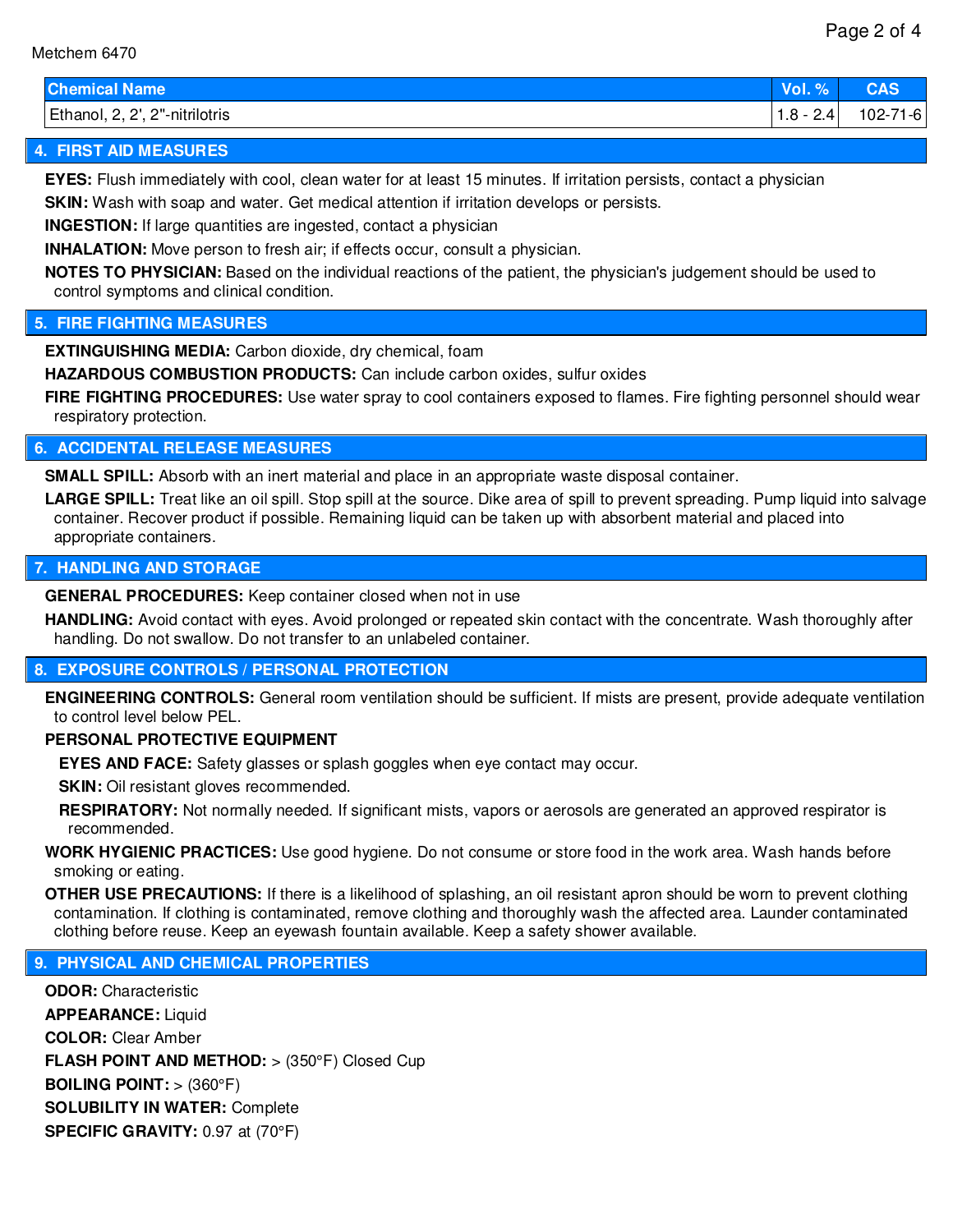#### **10. STABILITY AND REACTIVITY**

**HAZARDOUS POLYMERIZATION:** Will not occur

**STABILITY:** Stable under normal conditions

**CONDITIONS TO AVOID:** Sources of ignition

**POSSIBILITY OF HAZARDOUS REACTIONS:** Hazardous reactions will not occur under normal transport or storage conditions.

#### **HAZARDOUS DECOMPOSITION PRODUCTS:** None

**INCOMPATIBLE MATERIALS:** Strong oxidizing agents. Strong acids.

#### **11. TOXICOLOGICAL INFORMATION**

**COMMENTS:** No specific toxicological data is available.

#### **12. ECOLOGICAL INFORMATION**

**COMMENTS:** No specific ecological data is available for this product.

#### **13. DISPOSAL CONSIDERATIONS**

**DISPOSAL METHOD:** Dispose of according to Local, State and Federal regulations. Not a RCRA hazardous waste if uncontaminated. If "used" RCRA criteria must be determined. Do not flush to drain/storm sewer.

**EMPTY CONTAINER:** Recondition or dispose of empty container in accordance with government regulations.

#### **14. TRANSPORT INFORMATION**

#### **DOT (DEPARTMENT OF TRANSPORTATION)**

**PROPER SHIPPING NAME:** None

**PRIMARY HAZARD CLASS/DIVISION:** Not Hazardous

**OTHER SHIPPING INFORMATION:** This product is not considered hazardous according to DOT

#### **15. REGULATORY INFORMATION**

#### **UNITED STATES**

#### **SARA TITLE III (SUPERFUND AMENDMENTS AND REAUTHORIZATION ACT)**

**TITLE III NOTES:** This product does not contain toxic chemicals subject to the reporting requirements of Section 313 of Title III of the Superfund Amendments and Reauthorization Act of 1986 and 40 CFR Part 372.

#### **CERCLA (COMPREHENSIVE ENVIRONMENTAL RESPONSE, COMPENSATION, AND LIABILITY ACT)**

**CERCLA REGULATORY:** This product does not contain any RQs or TPQs under this regulation.

#### **TSCA (TOXIC SUBSTANCE CONTROL ACT)**

| <b>Chemical Name</b>                   |            |
|----------------------------------------|------------|
| Ethanol, 2,<br>. 2, 2', 2"-nitrilotris | 1 U 4<br>ີ |

**TSCA REGULATORY:** All components of this product are on the TSCA Inventory or are exempt from TSCA Inventory requirements under 40 CFR 720.30

#### **16. OTHER INFORMATION**

**APPROVED BY:** Robert Kowalski **TITLE:** Vice President of Research and Development

**PREPARED BY:** Alissa Simon **Date Revised:** 06/04/2015

**INFORMATION CONTACT:** 1-800-686-3201

**REVISION SUMMARY:** This SDS replaces the 05/26/2015 SDS. Revised: **Section 10:** STABLE, POSSIBILITY OF HAZARDOUS REACTIONS. **Section 14:** DOT (DEPARTMENT OF TRANSPORTATION) ( PRIMARY HAZARD CLASS/DIVISION ). **Section 16:** HMIS RATING - PERSONAL PROTECTION.